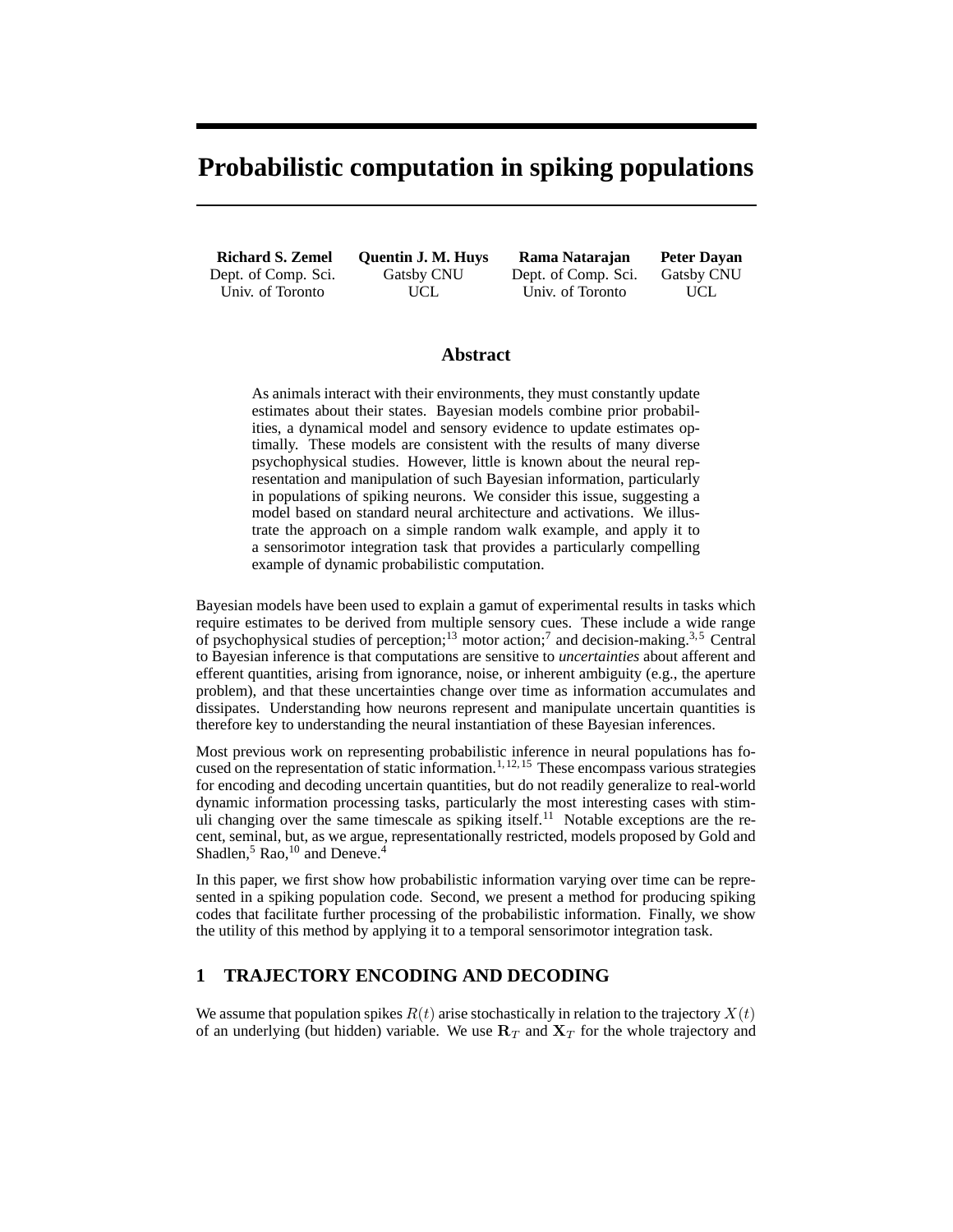spike trains respectively from time 0 to T. The spikes  $\mathbf{R}_T$  constitute the observations and are assumed to be probabilistically related to the signal by a tuning function  $f(X, \theta_i)$ :

$$
P(R(i,T)|X(T)) \propto f(X,\theta_i) \tag{1}
$$

for the spike train of the *i*th neuron, with parameters  $\theta_i$ . Therefore, via standard Bayesian inference,  $\mathbf{R}_T$  determines a distribution over the hidden variable at time T,  $P(X(T)|\mathbf{R}_T)$ .

We first consider a version of the dynamics and input coding that permits an analytical examination of the impact of spikes. Let  $X(t)$  follow a stationary Gaussian process such that the joint distribution  $P(X(t_1), X(t_2), \ldots, X(t_m))$  is Gaussian for any finite collection of times, with a covariance matrix which depends on time differences:  $\mathcal{C}_{tt'} = c(|t - t'|)$ . Function  $c(|\Delta t|)$  controls the smoothness of the resulting random walks. Then,

$$
P(X(T)|\mathbf{R}_T) \propto p(X(T)) \int_{\mathbf{X}(T)} d\mathbf{X}(T) P(\mathbf{R}_T | \mathbf{X}(T)) P(\mathbf{X}(T) | X(T)) \tag{2}
$$

where  $P(\mathbf{X}(T)|X(T))$  is the distribution over the whole trajectory  $\mathbf{X}(T)$  conditional on the value of  $X(T)$  at its end point. If  $\mathbb{R}_T$  are a set of conditionally independent inhomogeneous Poisson processes, we have

$$
P(\mathbf{R}_T|\mathbf{X}(T)) \propto \prod_{i\tau} f(X(t_{i\tau}), \theta_i) \exp\left(-\sum_i \int_{\tau} d\tau \ f(X(\tau), \theta_i)\right) ,\tag{3}
$$

where  $t_{i\tau}\forall\tau$  are the spike times  $\tau$  of neuron i in  $\mathbf{R}_T$ . Let  $\boldsymbol{\chi} = [X(t_{i\tau})]$  be the vector of stimulus positions at the times at which we observed a spike and  $\Theta = [\theta(t_{i\tau})]$  be the vector of spike positions. If the tuning functions are Gaussian  $f(X, \theta_i) \propto \exp(-(X - \theta_i)^2/2\sigma^2)$ and sufficiently dense that  $\sum_i \int_{\tau} d\tau f(X, \theta_i)$  is independent of X (a standard assumption in population coding), then  $P(\mathbf{R}_T | \mathbf{X}(T)) \propto \exp(-\|\boldsymbol{\chi} - \boldsymbol{\Theta}\|^2 / 2\sigma^2)$  and in Equation 2, we can marginalize out  $\mathbf{X}(T)$  except at the spike times  $t_{i\tau}$ :

$$
P(X(T)|\mathbf{R}_T) \propto p(X(T)) \int_{\mathbf{\chi}} d\mathbf{\chi} \exp\left(-[\mathbf{\chi}, X(T)]^{\mathsf{T}} \frac{\mathcal{C}^{-1}}{2} [\mathbf{\chi}, X(T)] - \frac{\|\mathbf{\chi} - \mathbf{\Theta}\|^2}{2\sigma^2}\right) \tag{4}
$$

and C is the block covariance matrix between  $X(t_{i\tau}), x(T)$  at the spike times  $[t_{t\tau}]$  and the final time T. This Gaussian integral has  $P(X(T)|\mathbf{R}_T) \sim \mathcal{N}(\mu(T), \nu(T))$ , with

$$
\mu(T) = \mathcal{C}_{Tt}(\mathcal{C}_{tt} + \mathbf{I}\sigma^2)^{-1}\Theta = \mathbf{k}\Theta \qquad \nu(T) = \mathcal{C}_{TT} - \mathbf{k}\mathcal{C}_{tT} \tag{5}
$$

 $C_{TT}$  is the T, Tth element of the covariance matrix and  $C_{Tt}$  is similarly a row vector. The dependence in  $\mu$  on past spike times is specified chiefly by the inverse covariance matrix, and acts as an effective kernel (k). This kernel is *not* stationary, since it depends on factors such as the local density of spiking in the spike train  $\mathbf{R}_T$ .

For example, consider where  $X(t)$  evolves according to a diffusion process with drift:

$$
dX = -\alpha X dt + \sigma_{\epsilon} dN(t) \tag{6}
$$

where  $\alpha$  prevents it from wandering too far,  $N(t)$  is white Gaussian noise with mean zero and  $\sigma_{\epsilon}^2$  variance. Figure 1A shows sample kernels for this process.

Inspection of Figure 1A reveals some important traits. First, the monotonically decreasing kernel magnitude as the time span between the spike and the current time  $T$  grows matches the intuition that recent spikes play a more significant role in determining the posterior over  $X(T)$ . Second, the kernel is nearly exponential, with a time constant that depends on the time constant of the covariance function and the density of the spikes; two settings of these parameters produced the two groupings of kernels in the figure. Finally, the fully adaptive kernel k can be locally well approximated by a *metronomic* kernel  $k < \hat{R}$  (shown in red in Figure 1A) that assumes regular spiking. This takes advantage of the general fact, indicated by the grouping of kernels, that the kernel depends weakly on the actual spike pattern, but strongly on the average rate. The merits of the metronomic kernel are that it is stationary and only depends on a single mean rate rather than the full spike train  $\mathbf{R}_T$ . It also justifies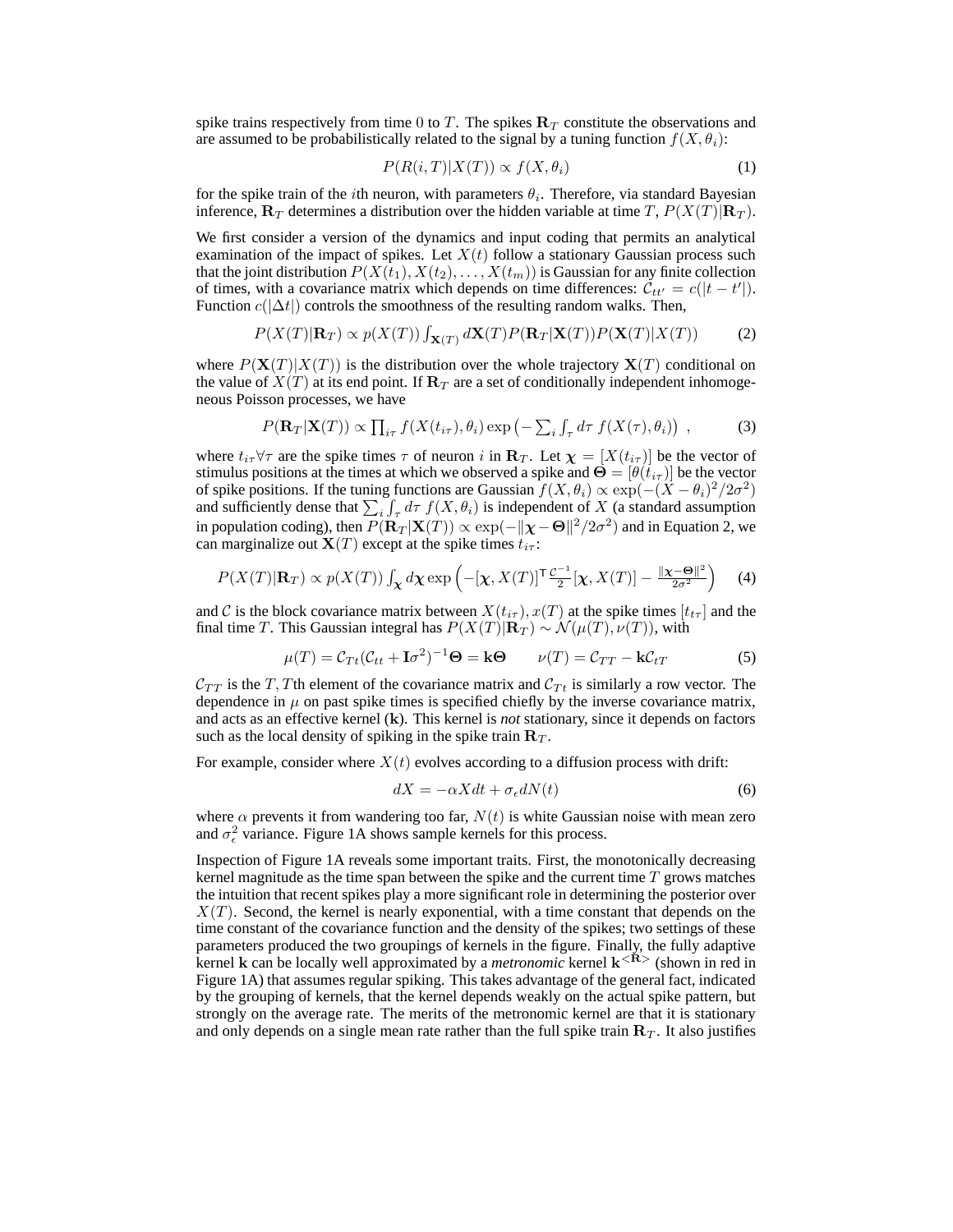

Figure 1: Exact and approximate spike decoding with the Gaussian process prior. Spikes are shown in yellow, the true stimulus in green, and  $P(X(T)|\mathbf{R}_T)$  in gray. **Blue**: exact inference with nonstationary and **red**: approximate inference with regular spiking. **A** Kernel samples for a diffusion process as defined by equations 5, 6. **B, C**: Mean and variance of the inference. **D**: Exact inference with full kernel k and **E:** approximation based on metronomic kernel  $k^{<\mathbf{R}>}$ . (Equation 7).

the form of decoder used for the network model in the next section.<sup>6</sup> Figure 1D shows an example of how well Equation 5 specifies a distribution over  $X(t)$  through very few spikes.

Finally, 1E shows a factorized approximation with the stationary kernel similar to that used by Hinton and Brown<sup>6</sup> and in our recurrent network:

$$
\hat{P}(X(t)|\mathbf{R}(t)) \propto \prod_i f(X, \theta_i)^{\sum_{j=0}^t k_j^s t_{ij}} = \exp(-E(X(t), \mathbf{R}(t), t)),\tag{7}
$$

By design, the mean is captured very well, but not the variance, which in this example grows too rapidly for long interspike intervals (Figure 1B, C). Using a slower kernel improves performance on the variance, but at the expense of the mean. We thus turn to the network model with recurrent connections that are available to reinstate the spike-conditional characteristics of the full kernel.

# **2 NETWORK MODEL FORMULATION**

Above we considered how population spikes  $\mathbf{R}_T$  specify a distribution over  $X(T)$ . We now extend this to consider how interconnected populations of neurons can specify distributions over time-varying variables. We frame the problem and our approach in terms of a two-level network, connecting one population of neurons to another; this construction is intended to apply to any level of processing. The network maps input population spikes  $R(t)$  to output population spikes  $S(t)$ , where input and output evolve over time. As with the input spikes,  $S_T$  indicates the output spike trains from time 0 to T, and these output spikes are assumed to determine a distribution over a related hidden variable.

For the recurrent and feedforward computation in the network, we start with the deceptively simple goal<sup>9</sup> of producing output spikes in such a way that the distribution  $Q(X(T)|S_T)$  they imply over the *same* hidden variable  $X(T)$  as the input, faithfully matches  $P(X(T)|\mathbf{R}_T)$ . This might seem a strange goal, since one could surely just listen to the input spikes. However, in order for the output spikes to track the hidden variable, the dynamics of the interactions between the neurons must explicitly capture the dynamics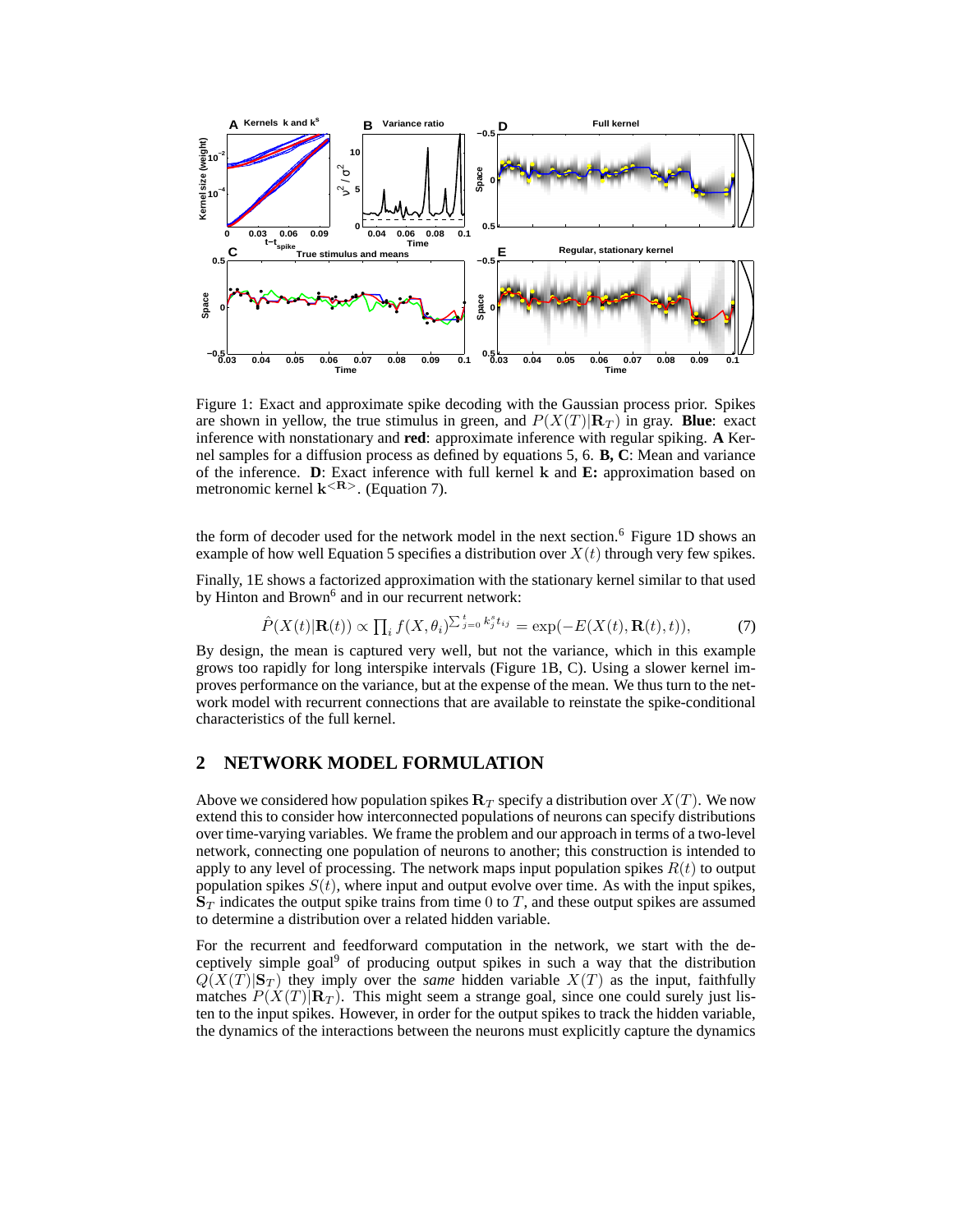of the process  $\mathbf{X}(T)$ . Once this 'identity mapping' problem has been solved, more general, complex computations can be performed with ease. We illustrate this on a multisensory integration task, tracking a hidden variable that depends on multiple sensory cues.

The aim of the recurrent network is to take the spikes  $R(t)$  as inputs, and produce output spikes that capture the probabilistic dynamics. We proceed in two steps. We first consider the probabilistic decoding process which turns  $S_T$  into  $Q(X(t)|S_T)$ . Then we discuss the recurrent and feedforward processing that produce appropriate  $\mathbf{S}_T$  given this decoder. Note that this decoding process is not required for the network processing; it instead provides a computational objective for the spiking dynamics in the system.

We use a simple log-linear decoder based on a spatiotemporal kernel:<sup>6</sup>

$$
Q(X(T)|\mathbf{S}_T) \propto \exp(-E(X(T), \mathbf{S}_T, T)), \text{ where}
$$
\n(8)

$$
E(X, \mathbf{S}_T, T) = \sum_j \sum_{\tau=0}^T S(j, T - \tau) \phi_j(X, \tau)
$$
\n(9)

is an energy function, and the spatiotemporal kernels are assumed separable:  $\phi_i(X, \tau) =$  $g_j(X)\psi(\tau)$ . The spatial kernel  $g_j(X)$  is related to the receptive field  $f(X,\theta_j)$  of neuron j and the temporal kernel  $\phi_j(X, \tau)$  to  $\mathbf{k}^{\leq \mathbf{R}_T>}$ .

The dynamics of processing in the network follows a standard recurrent neural architecture for modeling cortical responses, in the case that network inputs  $R(t)$  and outputs  $S(t)$  are spikes. The effect of a spike on other neurons in the network is assumed to have some simple temporal dynamics, described here again by the temporal kernel  $\psi(\tau)$ :

$$
r_i(t) = \sum_{\tau=0}^{T} R(i, T - \tau) \psi(\tau) \quad s_j(t) = \sum_{\tau=0}^{T} S(j, T - \tau) \psi(\tau)
$$

where  $T$  is the extent of the kernel. The response of an output neuron is governed by a stochastic spiking rule, where the probability that neuron  $j$  spikes at time  $t$  is given by:

$$
P(S(j,t) = 1) = \sigma(u_j(t)) = \sigma(\sum_i w_{ij} r_i(t) + \sum_k v_{kj} s_k(t-1))
$$
 (10)

where  $\sigma$ () is the logistic function, and W and V are the feedforward and recurrent weights. If  $\psi(\tau) = \exp(-\kappa \tau)$ , then  $u_j(T) = \psi(0)(W_j \cdot R(T) + V_j \cdot S(T)) + \psi(1)u_j(T - 1)$ ; this corresponds to a discretization of the standard dynamics for the membrane potential of a leaky integrate-and-fire neuron:  $\tau \frac{du_j}{dt} = -\gamma u_j + \mathbf{W} R + \mathbf{V} S$ , where the leak  $\gamma$  is determined by the temporal kernel.

The task of the network is to make  $Q(X(T)|S_T)$  of Equation 8 match  $P(X(T)|R_T)$  coming from one of the two models above (exact dynamic or approximate stationary kernel). We measure the discrepancy using the Kullback-Leibler (KL) divergence:

$$
\mathcal{J} = \sum_{t} KL\left[ P(X(T)|\mathbf{R}_T) || Q(X(T)|\mathbf{S}_T) \right]
$$
(11)

and, as a proof of principle in the experiments below, find optimal W and V by minimizing the KL divergence  $\mathcal J$  using back-propagation through time (BPTT). In order to implement this in the most straightforward way, we convert the stochastic spiking rule (Equation 10) to a deterministic rule via the mean-field assumption:  $S_i(t)$  =  $\sigma\left(\sum_i w_{ij} r_i(t) + \sum_k v_{kj} s_k(t-1)\right)$ . The gradients are tedious, but can be neatly expressed in a temporally recursive form. Note that our current focus in the system is on the representational capability of the system, rather than its learning. Our results establish that the system can faithfully represent the posterior distribution. We return to the issue of more plausible learning rules below.

The resulting network can be seen as a dynamic spiking analogue of the recurrent network scheme of Pouget et al.:<sup>9</sup> both methods formulate feedforward and recurrent connections so that a simple decoding of the output can match optimal but complex decoding applied to the inputs. A further advantage of the scheme proposed here is that it facilitates downstream processing of the probabilistic information, as the objective encourages the formation of distributions at the output that factorize across the units.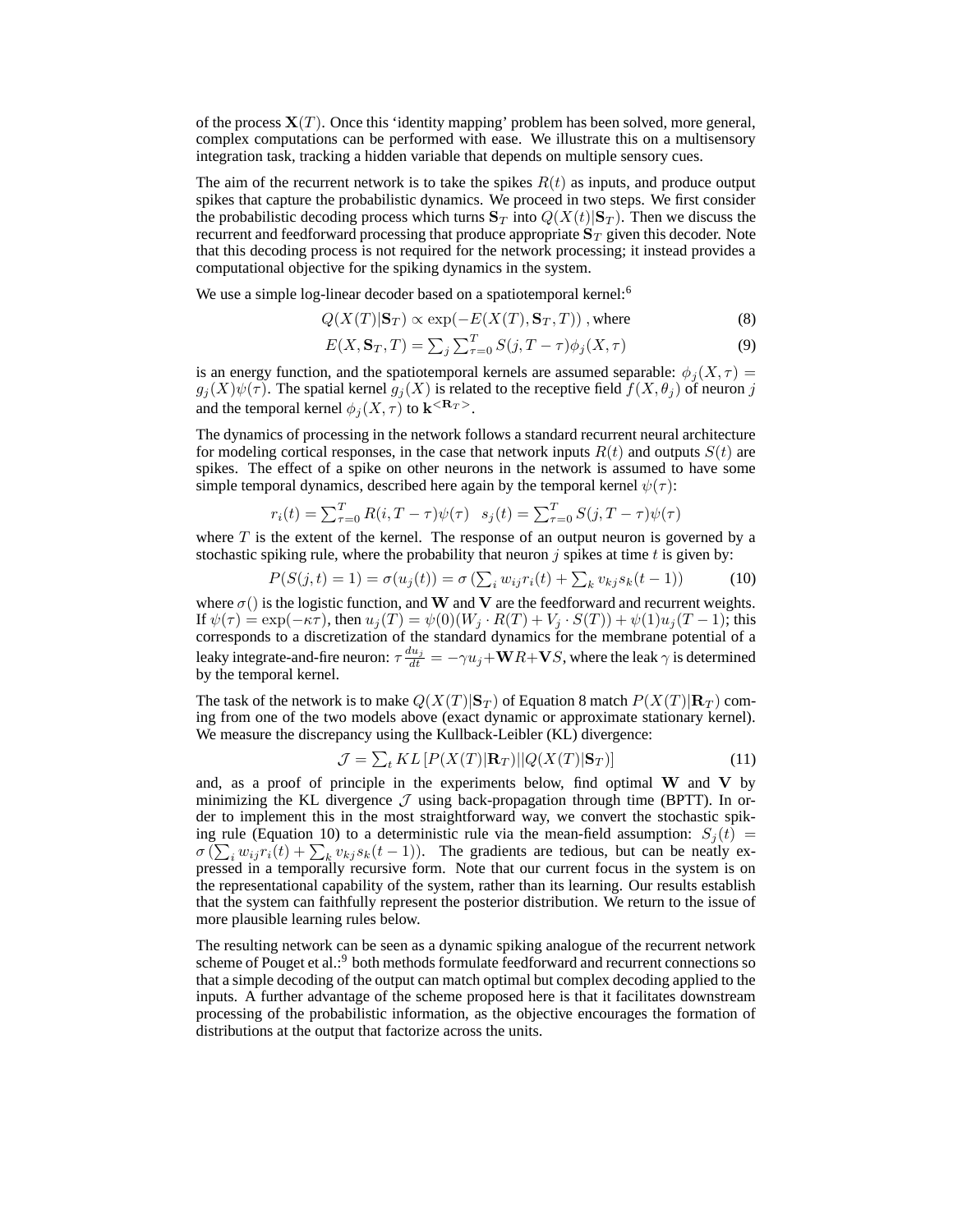#### **3 RELATED MODELS**

Ideas about the representation of probabilistic information in spiking neurons are in vogue. One treatment considers Poisson spiking in populations with regular tuning functions, assuming that stimuli change slowly compared with the inter-spike intervals. $8$  This leads to a Kalman filter account with much formal similarity to the models of  $P(X(T)|R_T)$ . However, because of the slow timescale, recurrent dynamics can be allowed to settle to an underlying attractor. In another approach, the spiking activity of either a single neuron<sup>4</sup> or a pair of neurons<sup>5</sup> is considered as reporting (logarithmic) probabilistic information about an underlying binary hypothesis. A third treatment proposes that a population of neurons directly represents the (logarithmic) probability over the state of a hidden Markov model.<sup>10</sup>

Our method is closely related to the latter two models. Like Deneve's<sup>4</sup> we consider the transformation of input spikes to output spikes with a fixed assumed decoding scheme so that the dynamics of an underlying process is captured. Our decoding mechanism produces something like the predictive coding apparent in Deneve's scheme, except that here, a neuron may not need to spike not only if it itself has recently spiked and thereby conveyed the appropriate information; but also if one of its population neighbors has recently spiked. This is explicitly captured by the recurrent interactions among the population. Our scheme also resembles Rao's<sup>10</sup> approach in that it involves population codes. Our representational scheme is more general, however, in that the spatiotemporal decoder defines the relationship between output spikes and  $Q(X(T)|S_T)$ , whereas his method assumes a direct encoding, with each output neuron's activity proportional to  $\log Q(X(T)|S_T)$ . Our decoder can produce such a direct encoding if the spatial and temporal kernels are delta functions, but other kernels permit coordination amongst the population to take into account temporal effects, and to produce higher fidelity in the output distribution.

#### **4 EXPERIMENTS**

**1. Random walk.** We describe two experiments. For ease of presentation and comparison, these simulations treat  $X(t)$  as a discrete variable, so that the encoding model is a hidden Markov model (HMM) rather than the Gaussian process defined above. The first is a random walk, as in Equation 6 and Figure 1, which allows us to make comparisons with the exact statistics. In a discrete setting, the walk parameters  $\alpha$  and  $\sigma_{\epsilon}$  determine the entries in the transition matrix of the corresponding HMM; in a continuous one, the covariance function  $C$  of the Gaussian process. Input spikes are generated according to Gaussian tuning functions (Equation 1). In the recurrent network model, the spatiotemporal kernels are fixed: the spatial kernels are based on the regular locations of the output units  $j$ ,  $g_j(X) = |X - X_j|^2/(1 + |X - X_j|^2)$  and the temporal kernel is  $\psi(\tau) = \exp(-\kappa \tau)$ , where  $\kappa = 2$  is set to match the walk dynamics. In the following simulations, the network contained 20 inputs, 60 states, and 20 outputs.

Results on two walk trajectories with different dynamics are shown in Figure 2. The network is trained on walks with parameters ( $\alpha = 0.2$ ,  $\sigma_{\epsilon} = 2$ ) that force the state to move to and remain near the center. Figures  $2A \& B$  show that in intervals without input spikes, the inferred mean quickly shifts towards the center and remains there until evidence is received in the form of input spikes. The feedforward weights (Fig. 2F) show strong connections between an input unit and its corresponding output, while the learned recurrent weights (Fig. 2E) reflect the transition probabilities: units coding for extreme values have strong connections to those nearer the center, and units with preferred values near the center have strong self-connections. Fig. 2C&D) shows the results of testing this trained network on walks with different dynamics ( $\alpha = 0.8$ ,  $\sigma_{\epsilon} = 7$ ). The resulting mismatch between the mean approximated trajectory (yellow line) and true stimulus (dashed line) (Fig. 2D), and the variance (Fig. 2H), shows that the learned weights capture the input dynamics.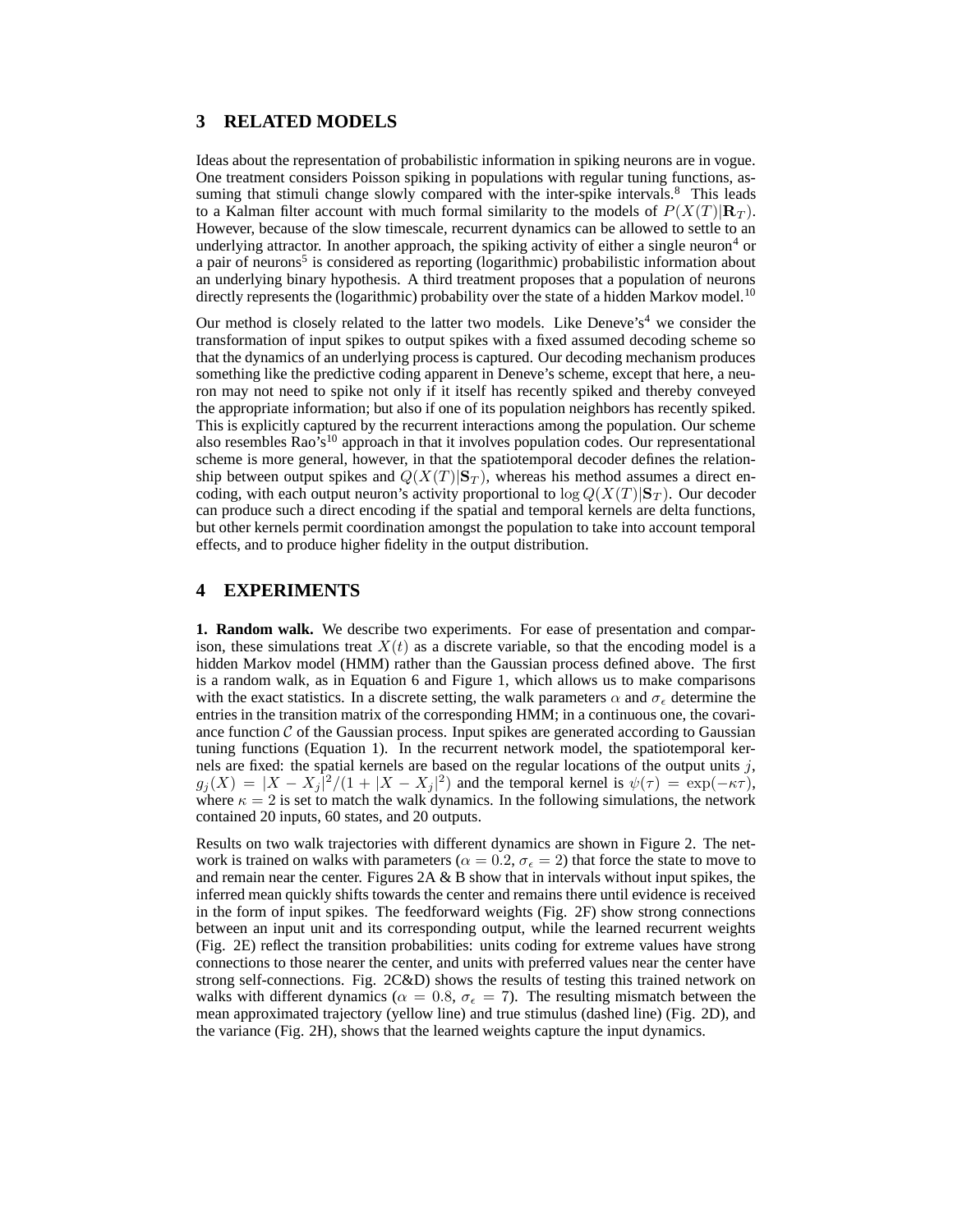

Figure 2: Comparison between full inference using hidden Markov model and approximation using network model. Top Row: Full Inference (A,C) and approximation (B,D) results from two walks. Input spikes  $({\bf R}_T)$  are shown as green circles; output spikes  $({\bf S}_T > .9)$  as magenta stars; true stimulus as dashed line; mean inferred trajectory as red line; mean approximated trajectory as yellow line; distributions  $P(X(t)|\mathbf{R}_T)$  and  $Q(X(t)|\mathbf{S}_T)$  at each timestep in gray. Bottom Row: Feedfoward (E); recurrent weights (F); variance of exact and approximate inference from walks 1 (G) and 2 (H).

**2. Sensorimotor task.** We next applied our framework to a recent experiment on probabilistic computation during sensorimotor processing.<sup>7</sup> Here, human subjects tried to move a cursor on a display to a target by moving a (hidden) finger. The cursor was shown before the start of the movement, it was then hidden, except for one point of blurry visual feedback in the middle of the movement (with variances  $0 = \sigma_0 < \sigma_L < \sigma_M < \sigma_\infty = \infty$ ). Unbeknownst to them, on the onset of movement, the cursor was displaced by  $\Delta X$ , drawn from a prior distribution  $P(\Delta X)$ . The subjects must estimate  $\Delta X$  in order to compensate for the displacement and land the cursor on the target. The key result is that subjects learned and used the prior information  $P(\Delta X)$ , and indeed integrated it with the visual information in a way that was appropriately sensitive to the amount of blur (figure 3A). The authors showed that a simple Bayesian model could account for these data.

We model a population representation of the 2D cursor position  $X(t)$  on the screen. Two spiking input codes—from vision  $(\mathbf{R}_T{}^v)$  and proprioception  $(\mathbf{R}_T{}^p)$ , present also in the absence of visual feedback—are mapped into an output code  $S_T$  representing  $P(X(t)|{\bf R}_T^v, {\bf R}_T^v)$ . This is a neural instantiation of Bayesian cue combination, and also an extension of the previous model to the dynamic case.

The first experiment involved a Gaussian prior distribution:  $P(\Delta X) \sim \mathcal{N}(1, .5)$ . During initial experience subjects learn about this prior from trajectories; we determine the parameters of the HMM. We use BPTT to learn feedforward weights for the input spikes from the different modalities, and recurrent weights between the output units. The input population had 64 units per modality, while the state space and output population each had 100 units. Input spikes were Poisson based on tuning functions centered on a grid within the 2D space; spatiotemporal kernels were based on the (gridded) output units  $j$ . The model was tested in conditions directly matching the experiment, with the cursor and finger moving along a straight line trajectory from the current model's estimate of the cursor position,  $\langle X(t) \rangle_{Q(X(t)|\mathbf{S}_T)}$ , to the target location. The model captures the main effects of the experiment (see Figure 3) with respect to visual blur. The prior was ignored when the sensory evidence was precise ( $\sigma_0$ ), it dominated on trials without feedback ( $\sigma_{\infty}$ ), and the two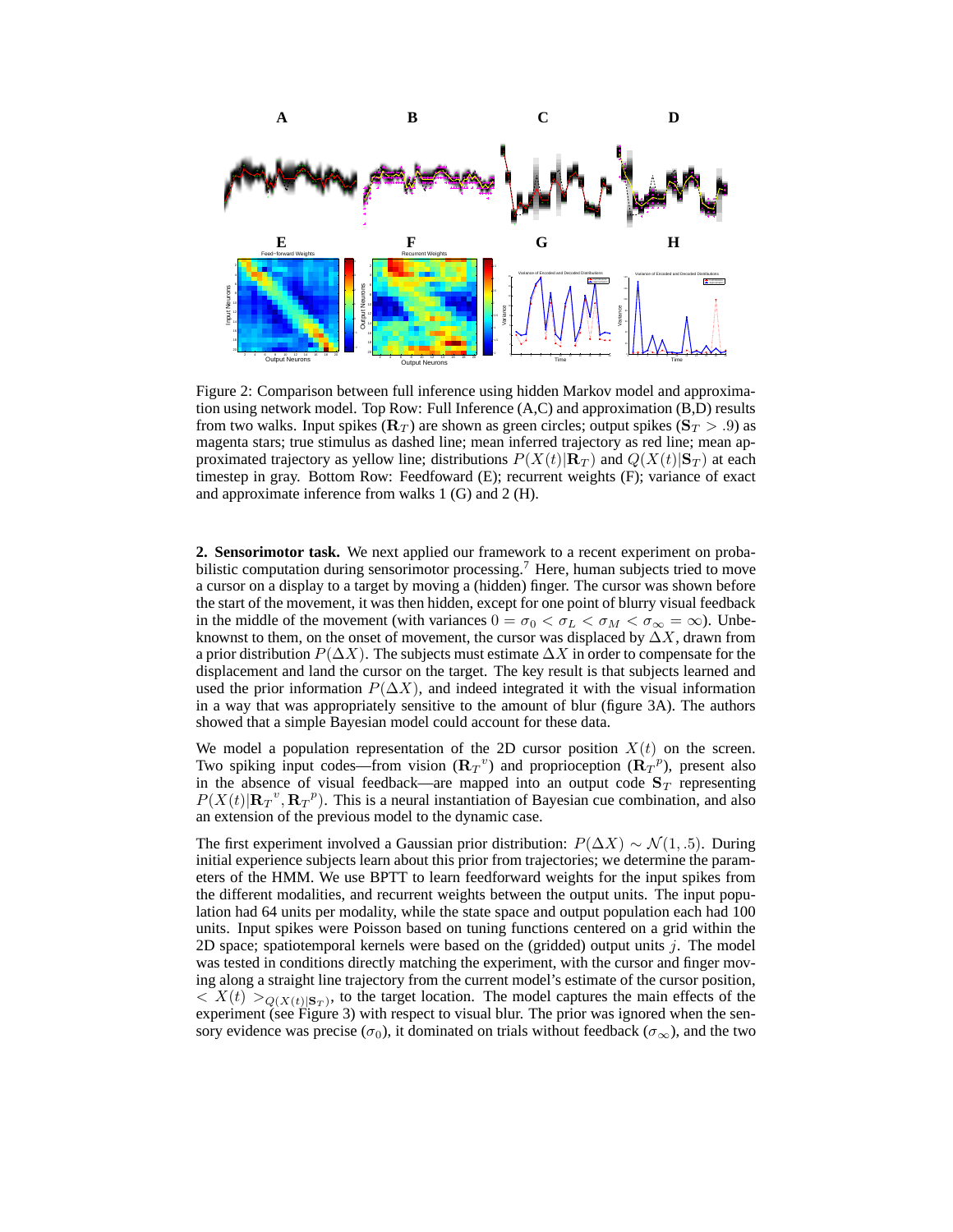

Figure 3: (a) Results for a typical subject from the first Körding-Wolpert experiment,<sup>7</sup> for different degrees of blur in the visual feedback ( $\sigma_{\{0,M,L,\infty\}}$ ). The average lateral displacement of the cursor from the target location at the trial end, as a function of the imposed displacement of the cursor from the finger location ( $\Delta X$ ), which is drawn from  $\mathcal{N}(1, .5)$ . (b) Model results under the same testing conditions. See text for model details.



Figure 4: (a) Bimodal prior  $P(\Delta X) \sim \mathcal{N}(\pm 2, 0.5)$  for cursor displacement in second Körding-Wolpert experiment.<sup>7</sup> (b) Results from human subjects. (c) Model results.

factors combined on intermediate degrees of blurriness.

In the second experiment the prior was bimodal (Fig. 4A) and feedback was blurred ( $\sigma_L$ ). For this prior, the final cursor location should be based on the more prevalent displacements, so responses based on optimal inference should be non-linear. may modify the posterior estimate of cursor location. Finally, its 2DIndeed, this is the case (Fig. 4B;C). Intuitively, the blurry visual feedback inadequately defines the true finger position, and thus the posterior  $P(X(t)|\mathbf{R}_T)$  is influenced by the learned bimodal prior; the network model accurately reconstructs this optimal posterior.

Our model generalizes the simple Bayesian account, and suggests new avenues for predictions. The dynamic nature of the system permits modeling the integration of several visual cues during the trial, as well as differential effects of the timing of visual feedback. The integration of cues in our model also allows it to capture interactions between them. Finally, its 2D nature allows our system to model other aspects of combining visual and proprioceptive cues, such as their varying and contrasting degrees of certainty across space.<sup>14</sup>

## **5 DISCUSSION**

We proposed a spiking population coding scheme for representing and propagating uncertainty which operates at the fine-grained timescale of individual inter-spike intervals. We motivated the key spatio-temporal spike kernels in the model from analytical results in a